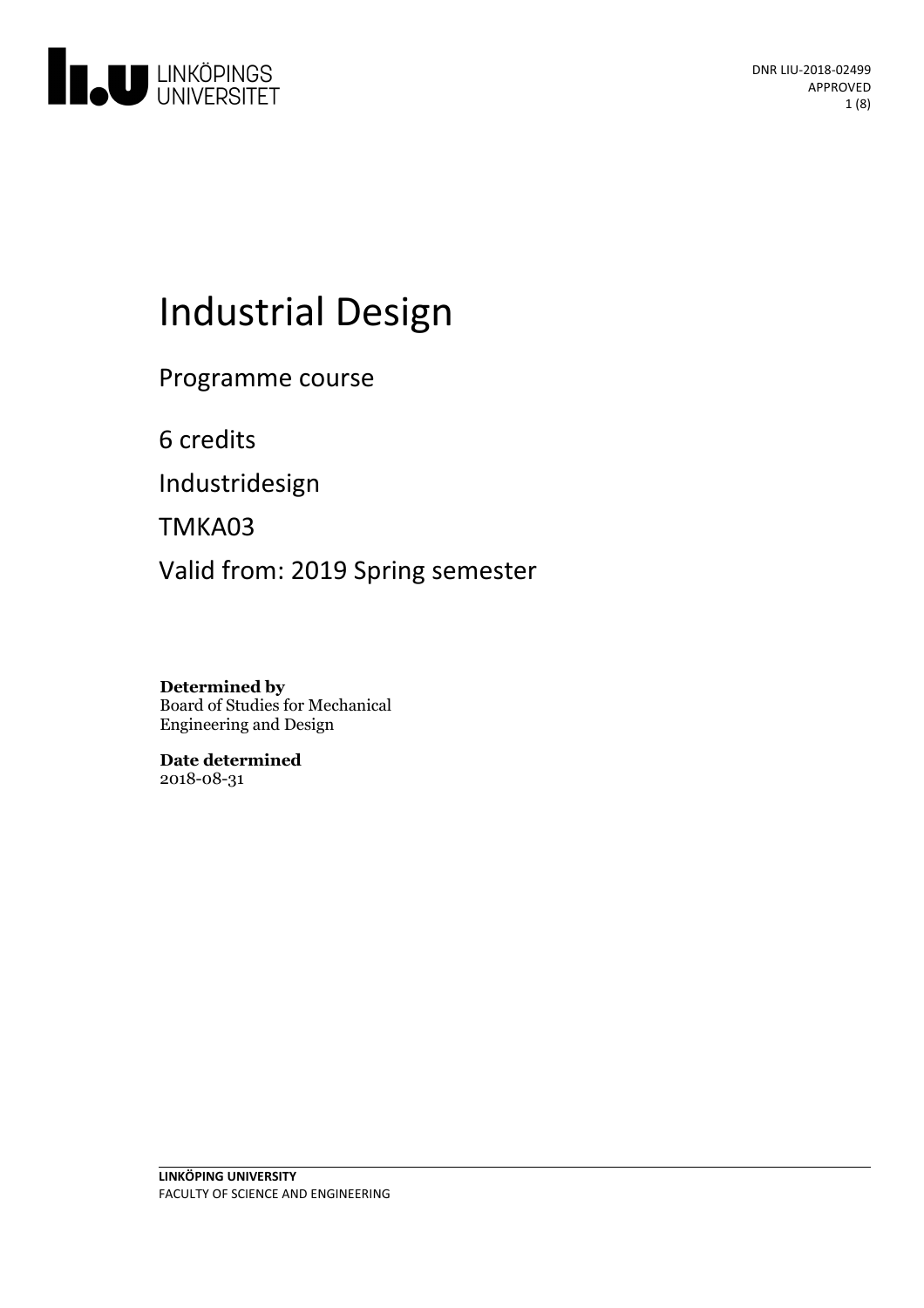# Main field of study

Mechanical Engineering

Course level

First cycle

### Advancement level

 $G<sub>2</sub>X$ 

## Course offered for

- Mechanical Engineering, M Sc in Engineering
- Industrial Engineering and Management International, M Sc in Engineering
- Industrial Engineering and Management, M Sc in Engineering

## Entry requirements

Note: Admission requirements for non-programme students usually also include admission requirements for the programme and threshold requirements for progression within the programme, or corresponding.

# Prerequisites

Courses in mechanical engineering from the earlier years of the programme

# Intended learning outcomes

The course will provide an insight into the industrial design area. The student will after completed course;

- 
- have practical experience with design methods.<br>- have knowledge of the human-product interaction; product ergonomics and product semantics.
- $\bullet$  developed the ability to visualize ideas with different techniques, both manually and computer-based.<br> $\bullet$  demonstrated the ability to use visual communication for idea generation
- and presentation
- Have knowledge of different product characteristics that affect the aesthetic expression.

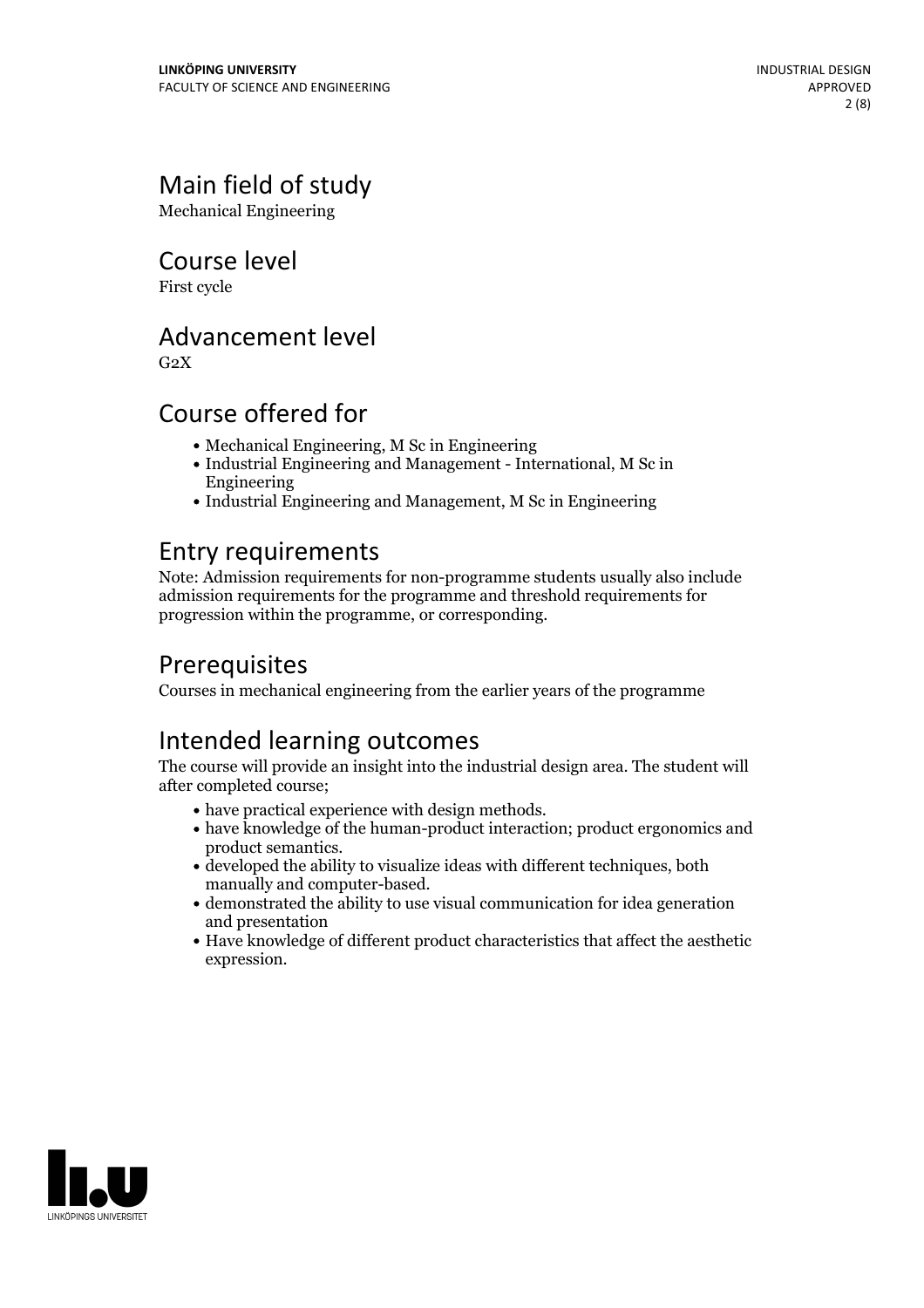### Course content

Design methodology. Scenarios and imageboards methodology. Sketch technology Computer graphics in 2D and 3D applications. Theory of the visual language.<br>Formula and design aesthetics. Product semantics and product economics.<br>Studies, analysis and experiments in form. Design History. Graphic form.

# Teaching and working methods

Lectures and seminars treat important parts of the course and follows up with laboratory tutorials. Parallel to this a project is running were the different course contents are being used.

# Examination

PRA1 Project work 6 credits U, 3, 4, 5 Grades are given as'Fail' or 'Pass'

Grades

Four-grade scale, LiU, U, 3, 4, 5

# Other information

### **Supplementarycourses**

TMKT59 - CAD in the Industrial Design Process

### Department

Institutionen för ekonomisk och industriell utveckling

### Director of Studies or equivalent Mikael Axin

### Examiner Mats Nåbo

# Education components

Preliminary scheduled hours: 28 h Recommended self-study hours: 132 h

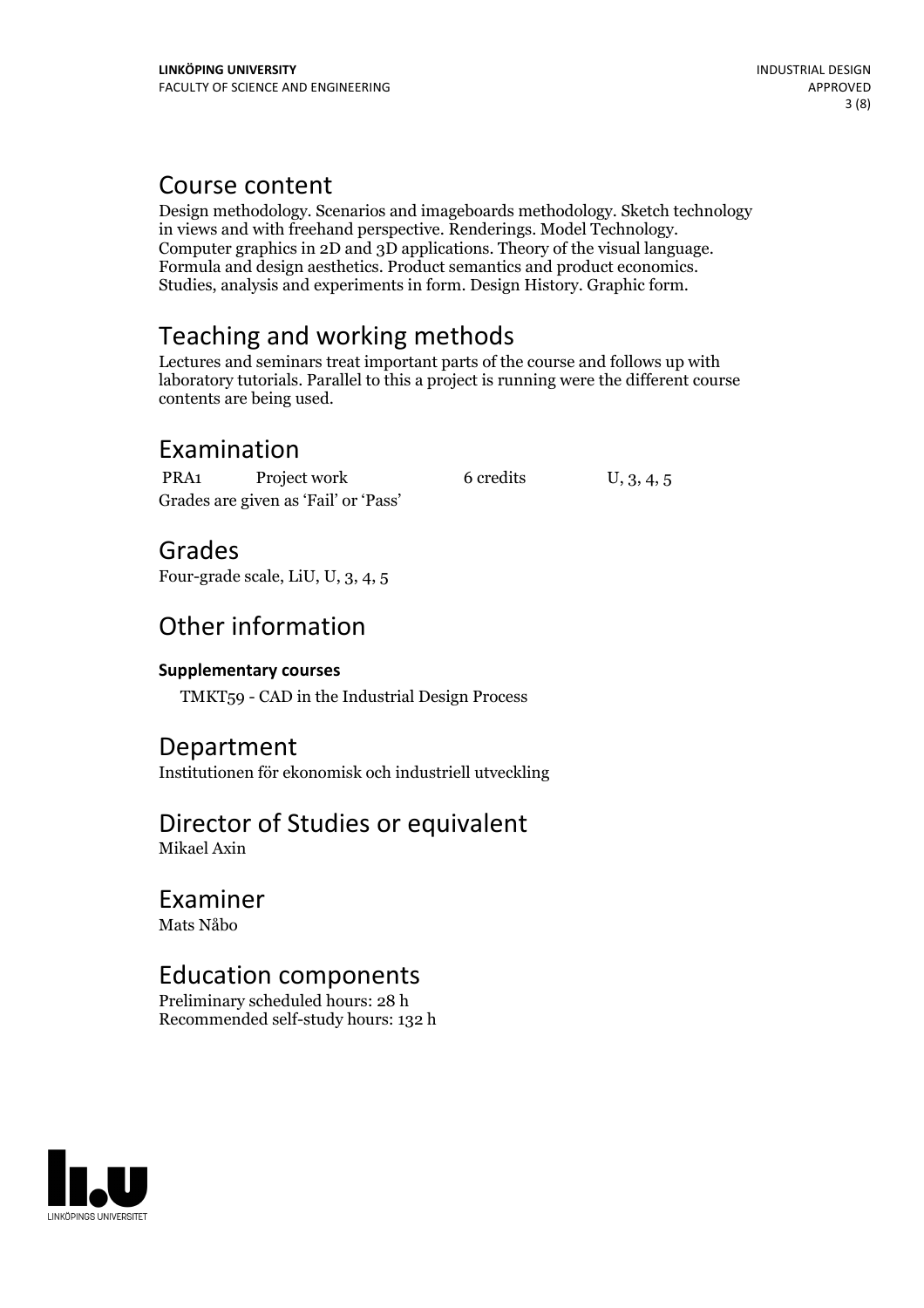# Course literature

#### **Other**

Information about course literature and course material, eg Pens, papers and model materials are given at the start of the course.

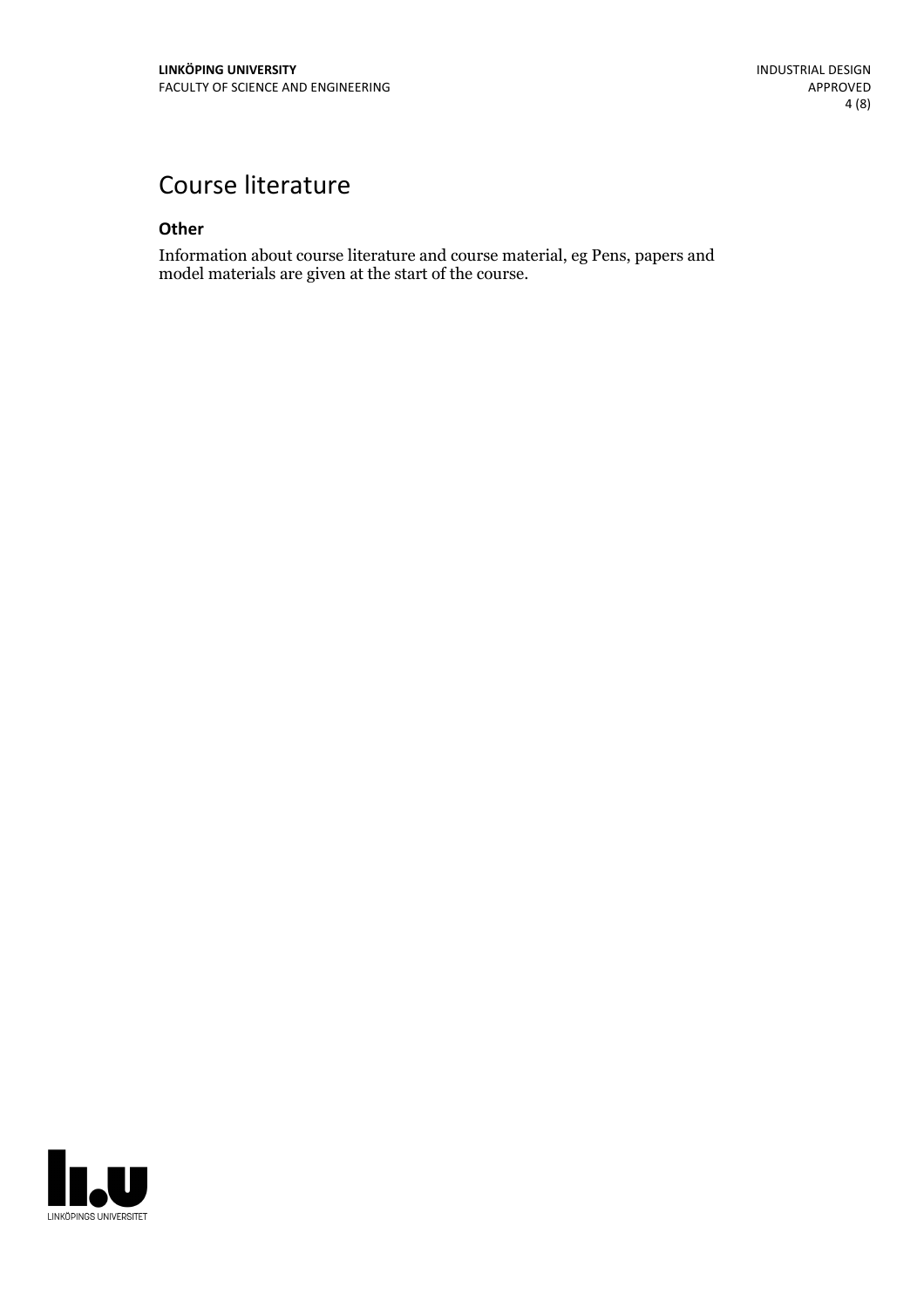# **Common rules**

### **Course syllabus**

A syllabus has been established for each course. The syllabus specifies the aim and contents of the course, and the prior knowledge that a student must have in order to be able to benefit from the course.

### **Timetabling**

Courses are timetabled after a decision has been made for this course concerning its assignment to a timetable module. A central timetable is not drawn up for courses with fewer than five participants. Most project courses do not have a central timetable.

### **Interrupting a course**

The vice-chancellor's decision concerning regulations for registration, deregistration and reporting results (Dnr LiU-2015-01241) states that interruptions in study are to be recorded in Ladok. Thus, all students who do not participate in a course for which they have registered must record the interruption, such that the registration on the course can be removed. Deregistration from <sup>a</sup> course is carried outusing <sup>a</sup> web-based form: www.lith.liu.se/for-studenter/kurskomplettering?l=sv.

### **Cancelled courses**

Courses with few participants (fewer than 10) may be cancelled or organised in a manner that differs from that stated in the course syllabus. The board of studies is to deliberate and decide whether a course is to be cancelled orchanged from the course syllabus.

### **Regulations relatingto examinations and examiners**

Details are given in a decision in the university's rule book: http://styrdokument.liu.se/Regelsamling/VisaBeslut/622678.

### **Forms of examination**

#### **Examination**

Written and oral examinations are held at least three times a year: once immediately after the end of the course, once in August, and once (usually) in one of the re-examination periods. Examinations held at other times are to follow a decision of the board of studies.

Principles for examination scheduling for courses that follow the study periods:

courses given in VT1 are examined for the first time in March, with re-

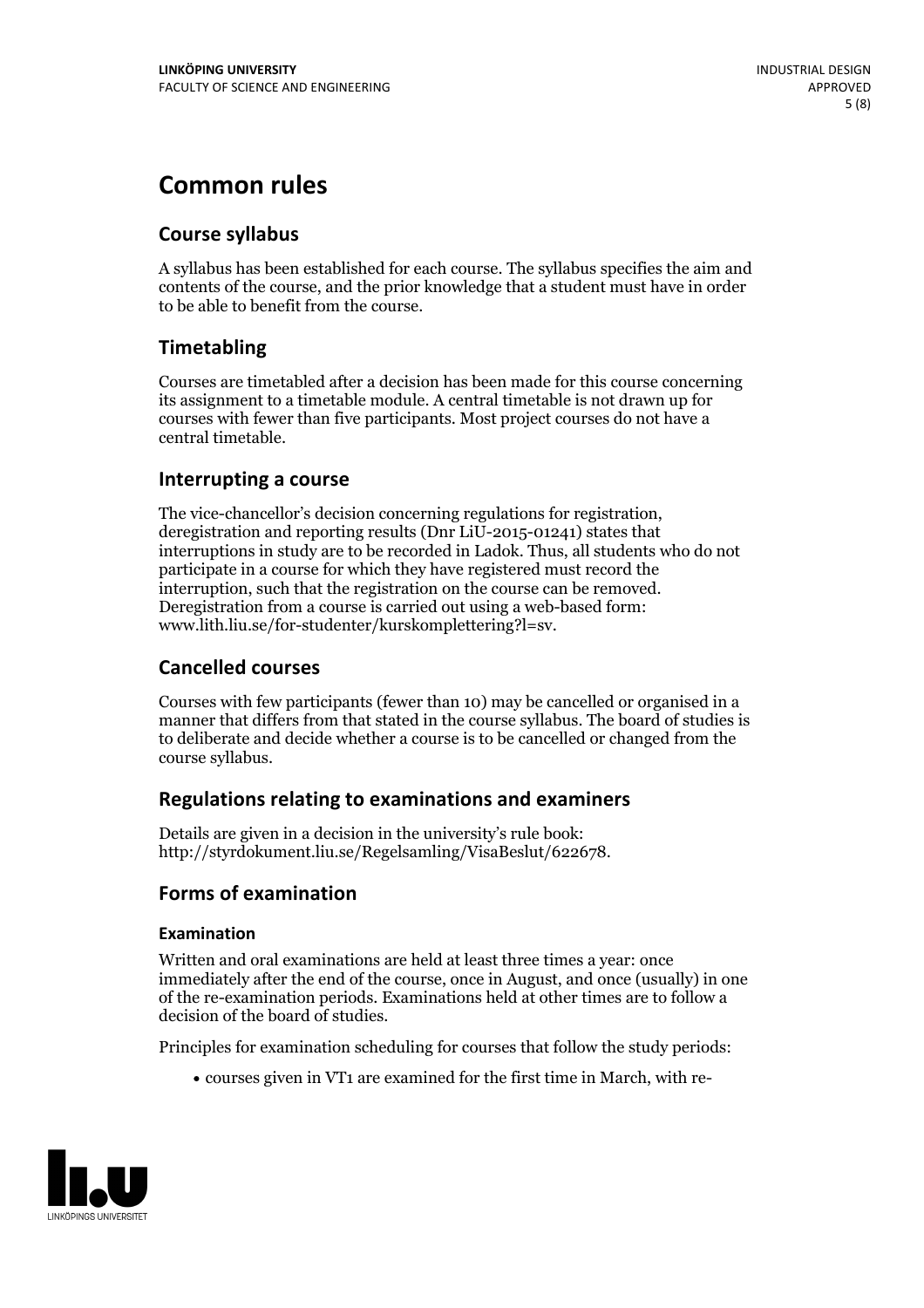examination in June and August

- courses given in VT2 are examined for the first time in May, with re-examination in August and October
- courses given in HT1 are examined for the first time in October, with re-examination in January and August
- courses given in HT2 are examined for the first time in January, with re-examination at Easter and in August.

The examination schedule is based on the structure of timetable modules, but there may be deviations from this, mainly in the case of courses that are studied and examined for several programmes and in lower grades (i.e. 1 and 2).

- Examinations for courses that the board of studies has decided are to be held in alternate years are held only three times during the year in which
- the course is given.<br>• Examinations for courses that are cancelled or rescheduled such that they are not given in one or several years are held three times during the year that immediately follows the course, with examination scheduling that corresponds to the scheduling that was in force before the course was cancelled or rescheduled.<br>• If teaching is no longer given for a course, three examination occurrences
- are held during the immediately subsequent year, while examinations are at the same time held for any replacement course that is given, or alternatively in association with other re-examination opportunities. Furthermore, an examination is held on one further occasion during the next subsequent year, unless the board of studies determines otherwise.<br>• If a course is given during several periods of the year (for programmes, or
- on different occasions for different programmes) the board orboards of studies determine together the scheduling and frequency of re-examination occasions.

#### **Registration for examination**

In order to take an examination, a student must register in advance at the Student Portal during the registration period, which opens 30 days before the date of the examination and closes 10 days before it. Candidates are informed of the location of the examination by email, four days in advance. Students who have not registered for an examination run the risk of being refused admittance to the examination, if space is not available.

Symbols used in the examination registration system:

- \*\* denotes that the examination is being given for the penultimate time.
- \* denotes that the examination is being given for the last time.

#### **Code of conduct for students during examinations**

Details are given in a decision in the university's rule book: http://styrdokument.liu.se/Regelsamling/VisaBeslut/622682.

#### **Retakes for higher grade**

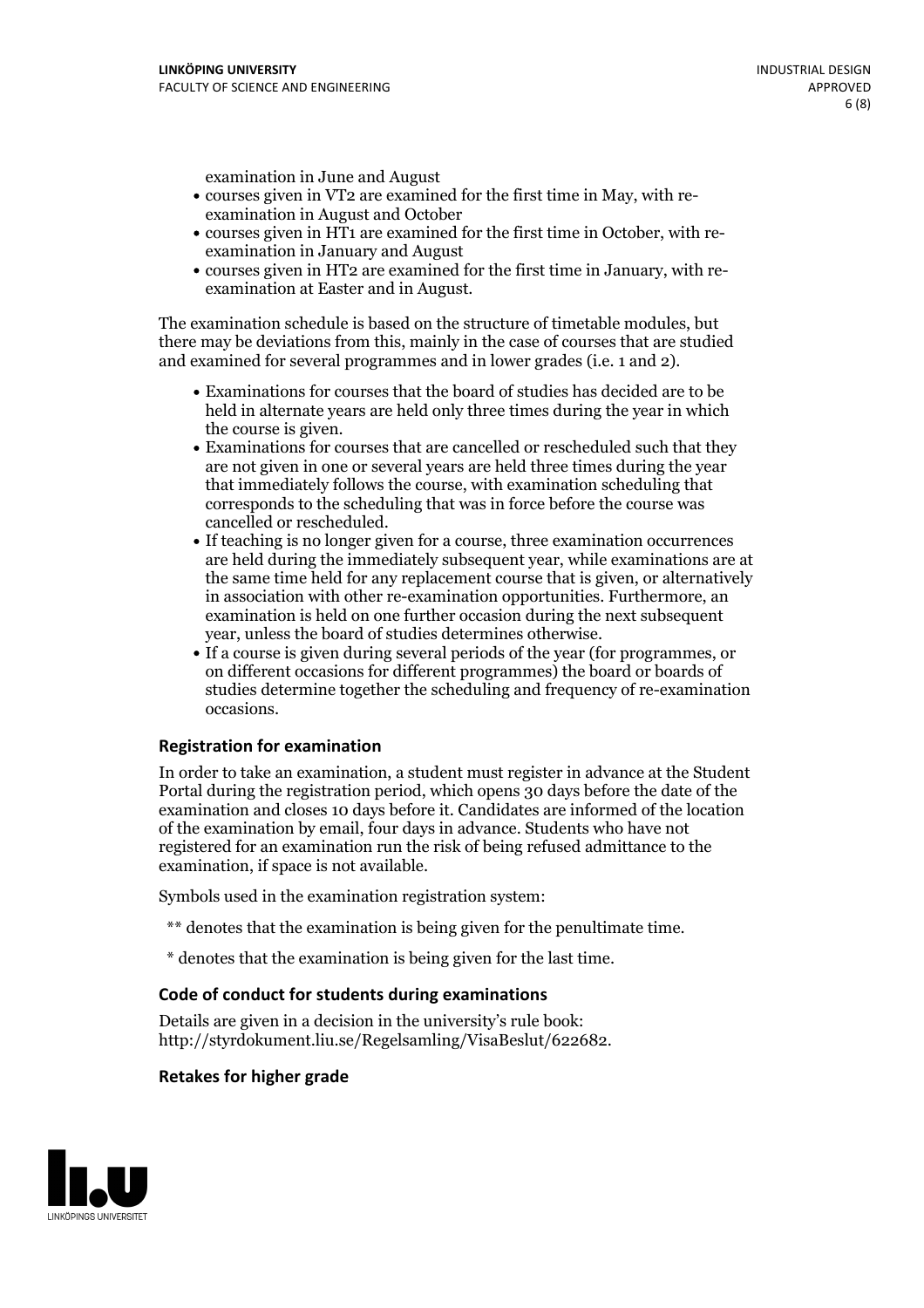Students at the Institute of Technology at LiU have the right to retake written examinations and computer-based examinations in an attempt to achieve a higher grade. This is valid for all examination components with code "TEN" and "DAT". The same right may not be exercised for other examination components, unless otherwise specified in the course syllabus.

#### **Retakes of other forms of examination**

Regulations concerning retakes of other forms of examination than written examinations and computer-based examinations are given in the LiU regulations for examinations and examiners, http://styrdokument.liu.se/Regelsamling/VisaBeslut/622678.

#### **Plagiarism**

For examinations that involve the writing of reports, in cases in which it can be assumed that the student has had access to other sources (such as during project work, writing essays, etc.), the material submitted must be prepared in accordance with principles for acceptable practice when referring to sources (references or quotations for which the source is specified) when the text, images, ideas, data, etc. of other people are used. It is also to be made clear whether the author has reused his or her own text, images, ideas, data, etc. from previous examinations.

A failure to specify such sources may be regarded as attempted deception during examination.

#### **Attempts to cheat**

In the event of <sup>a</sup> suspected attempt by <sup>a</sup> student to cheat during an examination, or when study performance is to be assessed as specified in Chapter <sup>10</sup> of the Higher Education Ordinance, the examiner is to report this to the disciplinary board of the university. Possible consequences for the student are suspension from study and a formal warning. More information is available at https://www.student.liu.se/studenttjanster/lagar-regler-rattigheter?l=sv.

#### **Grades**

The grades that are preferably to be used are Fail (U), Pass (3), Pass not without distinction  $(4)$  and Pass with distinction  $(5)$ . Courses under the auspices of the faculty board of the Faculty of Science and Engineering (Institute of Technology) are to be given special attention in this regard.

- 1. Grades U, 3, 4, 5 are to be awarded for courses that have written
- examinations. 2. Grades Fail (U) and Pass (G) may be awarded for courses with <sup>a</sup> large degree of practical components such as laboratory work, project work and group work.

#### **Examination components**

- 
- 1. Grades U, 3, 4, <sup>5</sup> are to be awarded for written examinations (TEN). 2. Grades Fail (U) and Pass (G) are to be used for undergraduate projects and other independent work.